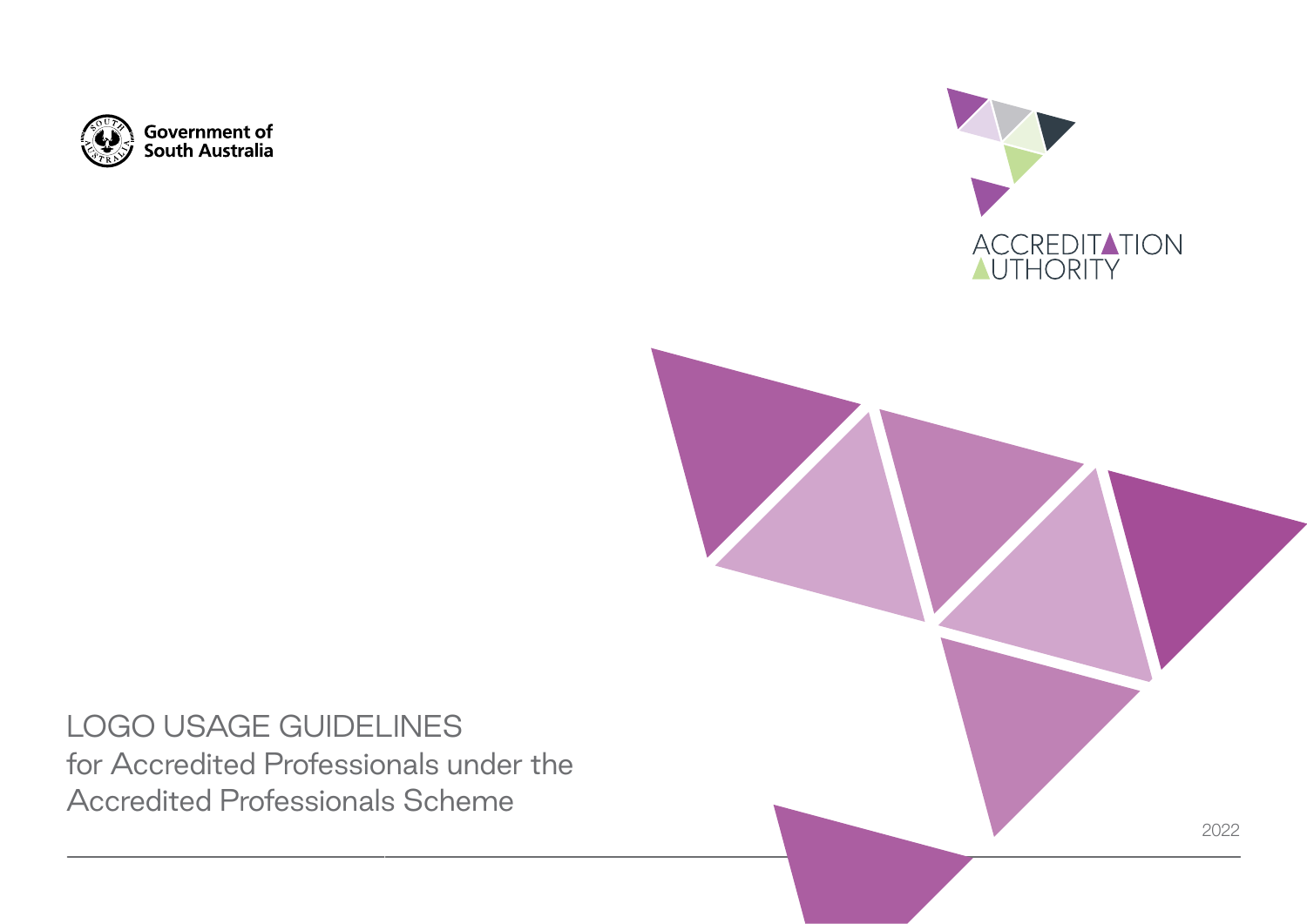

*Planning, Development and Infrastructure Act 2016*

## USAGE

Use of the Accredited Professionals brand identity is permitted by Accredited Professionals who hold active accreditation under the Scheme.

Under Regulation 31 of the *Planning, Development and Infrastructure (Accredited Professionals) Regulations 2019* a person must not purportedly act as an accredited professional unless the person holds an accreditation under these regulations. Maximum penalty: \$10 000.

It is therefore important that Accredited Professionals ensure they are only using the brand identity whilst their accreditation remains active under the scheme.